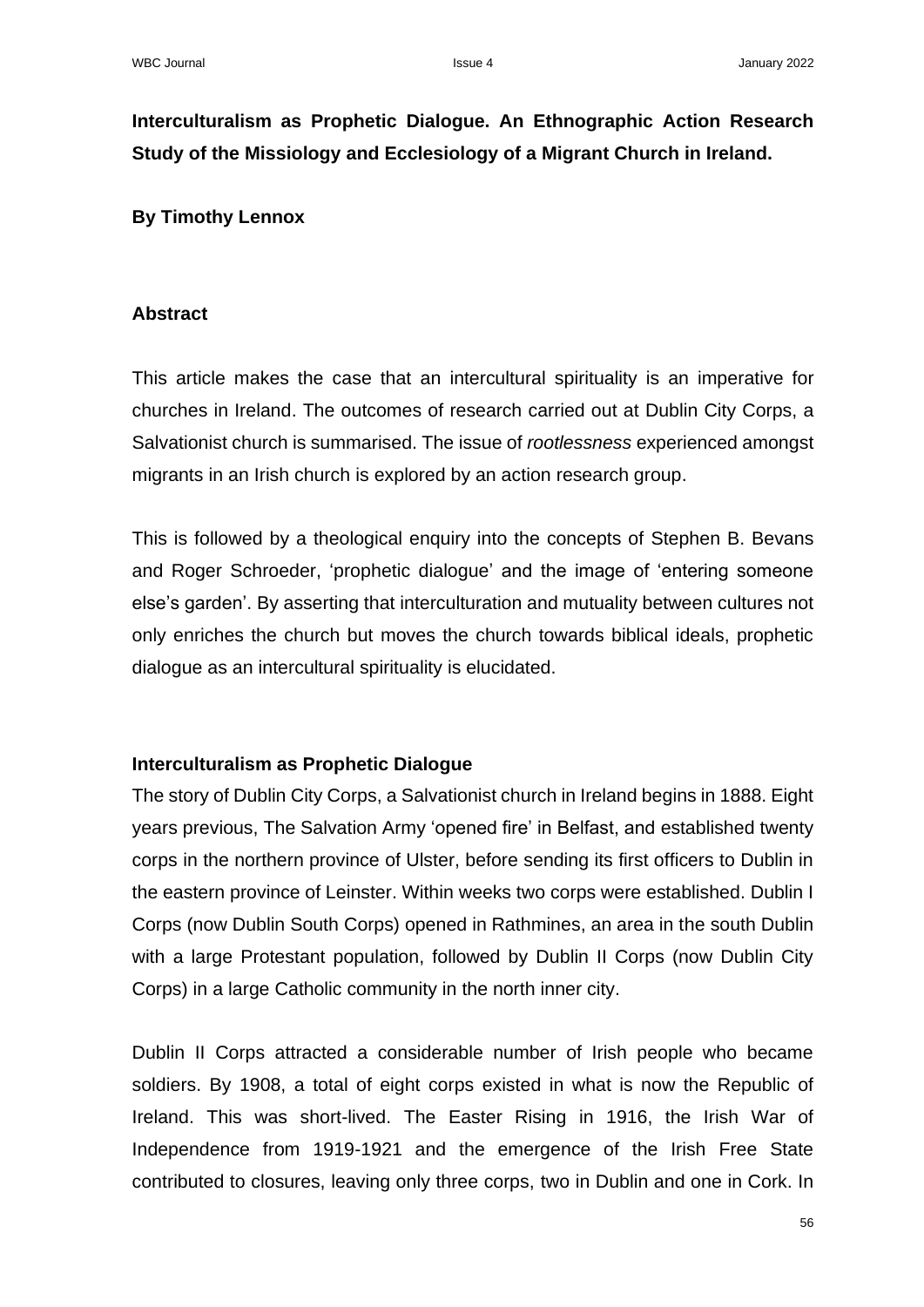1980, Dublin Rathmines Corps and Dublin Abbey Street Corps amalgamated to become Dublin City Corps, then in 1983 Cork Corps closed. Dublin City Corps was for a time the only Salvation Army church left in Ireland. Dublin South Corps reopened in 2001. The corps declined numerically until 2012 when the corps building was sold, due to a lack of funds for necessary restorative works. A people now exiled, few members remaining, only a handful of migrants. Just like the Israelites exiled in Babylon, the question of Psalm 137:4 was being asked, "How shall we sing the LORD's song in a foreign land?"

Then they began to arrive—migrants from Africa, Asia, South America, North America, and Europe—seeking a community to belong to and a desire to share the gospel. Nine years later the transformation is remarkable. A vibrant, diverse and dynamic faith community has emerged and together is learning to sing the LORD's song in Ireland. In this context questions emerged of whether the local church was helping migrants to flourish and sing the LORD's song.

Action research was conducted in June 2019 with the members of Dublin City Corps in the form of a questionnaire to discern themes relating to migrant experiences and followed up by action research groups that theologically reflected on themes that emerged. The design, outcomes and learning of this research is explored in detail in the dissertation that shares the title of this article (Lennox 2020). That research was then used to inform a theological enquiry on interculturalism as a missiological and ecclesiological imperative for Irish churches. This enquiry used Catholic missiologists Stephen B. Bevans and Roger Schroeder as conversation partners.

This article will summarise the research and discussion of that dissertation. It will begin with a summary of the key findings from the research carried out. Then the theological reflection on interculturalism will be presented using the case of Dublin City Corps as an example of intercultural dialogue that can shape the church and its mission. The missiological works of Stephen B. Bevans and Roger Schroeder, particularly the image of entering someone else's garden and their missiological approach of prophetic dialogue, will be used to help elucidate the conversation.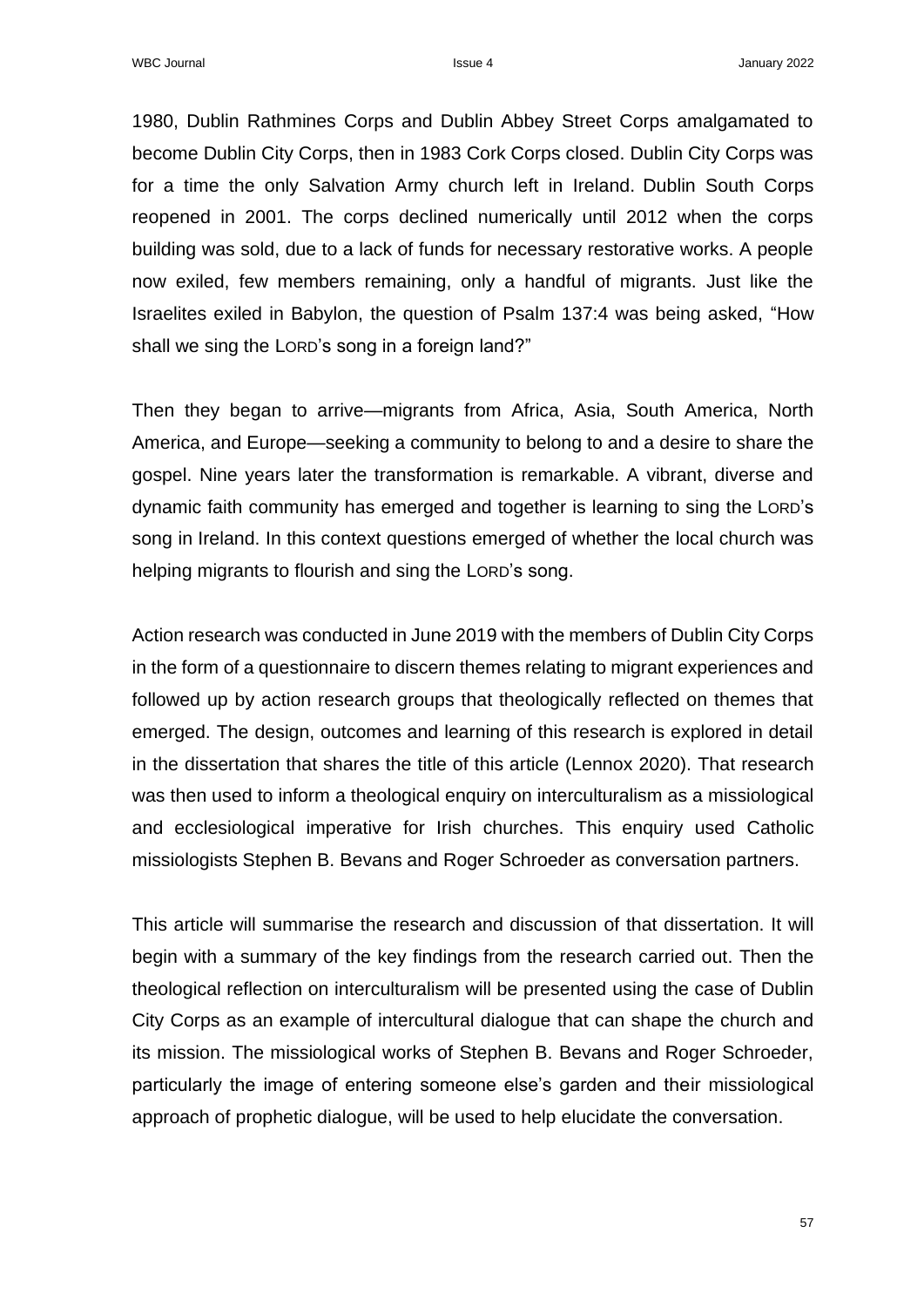# **Summarising the Research**

The research project utilised a questionnaire with follow-up action research groups. The intention being to explore the experiences of Dublin City Corps members, both concerning migrating to Ireland and being part of the local corps.

The questionnaire was distributed to thirty-six adult members of the corps who were also migrants. Twenty-six completed responses were received, a response rate of 72.2% The respondents revealed a diverse demography. Sixteen respondents (61.5%) were aged under 40, with only one respondent being of retirement age. Half of the respondents (50%) were Black African or Black African/European, eight respondents (30.8%) were South or South-East Asian, and five (19.2%) were White European or White North American. This demographic data would prove useful in identifying different themes that would inform later discussions.

Two open ended questions which asked about the benefits and challenges of being part of the corps provided information that directly informed the action research groups that followed. 50% of respondents indicated 'belonging to the fellowship' was a benefit, saying things like "it is like a family, they make you feel at home", "belong (you feel like one of them)" and feeling "right at home". The place of 'Spiritual Growth and Teaching" also scored highly with 42.3% of respondents recognising this benefit. "The word relates to my life", "reinvigorated my relationship with God", and "rooting my Christian faith in a culture that is hostile to evangelical faith" were some of the statements that reflect this.

The other high-rate response was concerning "Care and Support" as a benefit which denoted a more practical and emotional form of support than "Spiritual Growth and Teaching", which had ten respondents (38.5%) say as such. When breaking down the benefits by ethnicity, some interesting trends emerge. Every single White respondent indicated that "Belonging to a Fellowship" and "Spiritual Growth and Teaching" was a benefit to them. 38.5% (five of thirteen) Black respondents mentioned those two benefits; however, "Care and Support" (53.8%) was the most cited benefit of being part of the church.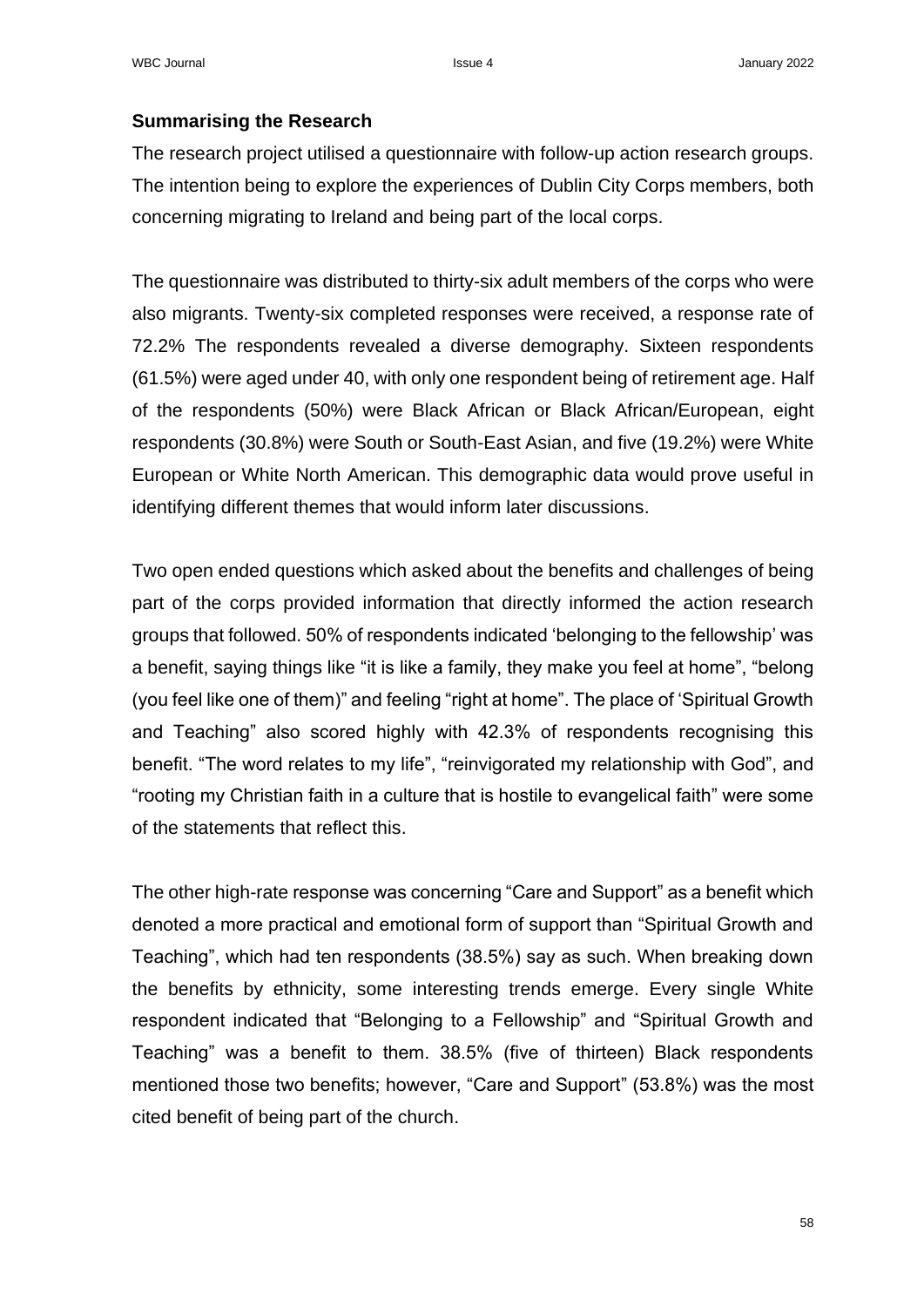Of the challenges that were stated, there were three that were referenced by six participants, 23.1% of all responses. These were "Demographics", "Distance to Travel", and "Lack of Building / Isolation". The challenge of "Demographics" was twofold. First was the "struggle to grow an indigenous [Irish] congregation", and second was the challenge "to embrace other cultures". The lack of local Irish congregants while simultaneously integrating a variety of cultures was a challenge. Interesting to note is that one participant who said this was a challenge also went on to say, "Cultural diversity has become very important in my life". Challenges are not always obstacles to participation, but often the means of growth. The "Distance to Travel" challenge can be understood considering participants residing in and travelling to the church from six different Irish counties.

The "Lack of Building / Isolation" challenge was insightful. Respondents stated, "the church changed many locations [in eight years]", "not having our own space to be able to establish the church", "isolation from the rest of the Salvation Army" and "we couldn't grow much as a community" due to not having a home. There are parallels with what Walter Brueggemann (2002:4) said of the displaced Israelite community, "it is *rootlessness* […] that characterizes the current crisis".

Following the questionnaire, eight participants were selected to participate in the action research group. The group sessions utilised *Faith Based Facilitation* (The Salvation Army 2010) a means of theologically reflecting on the broad themes that emerged from the questionnaire. The hoped-for outcome is that the group reflecting together would experience a *kairos* moment, a shared revelatory experience, where the Spirit of God is speaking through the shared conversation (The Salvation Army 2010:9-10).

A purposive selection process was used to ensure that representation was as broad as possible (Morgan 2014:127). There was an even gender split with four female and four male participants. Three participants were Asian, three were Black, and two were White. The association with the church ranged from one year to ten years. Three action research sessions took place on consecutive Sundays in June 2019, following the Sunday service.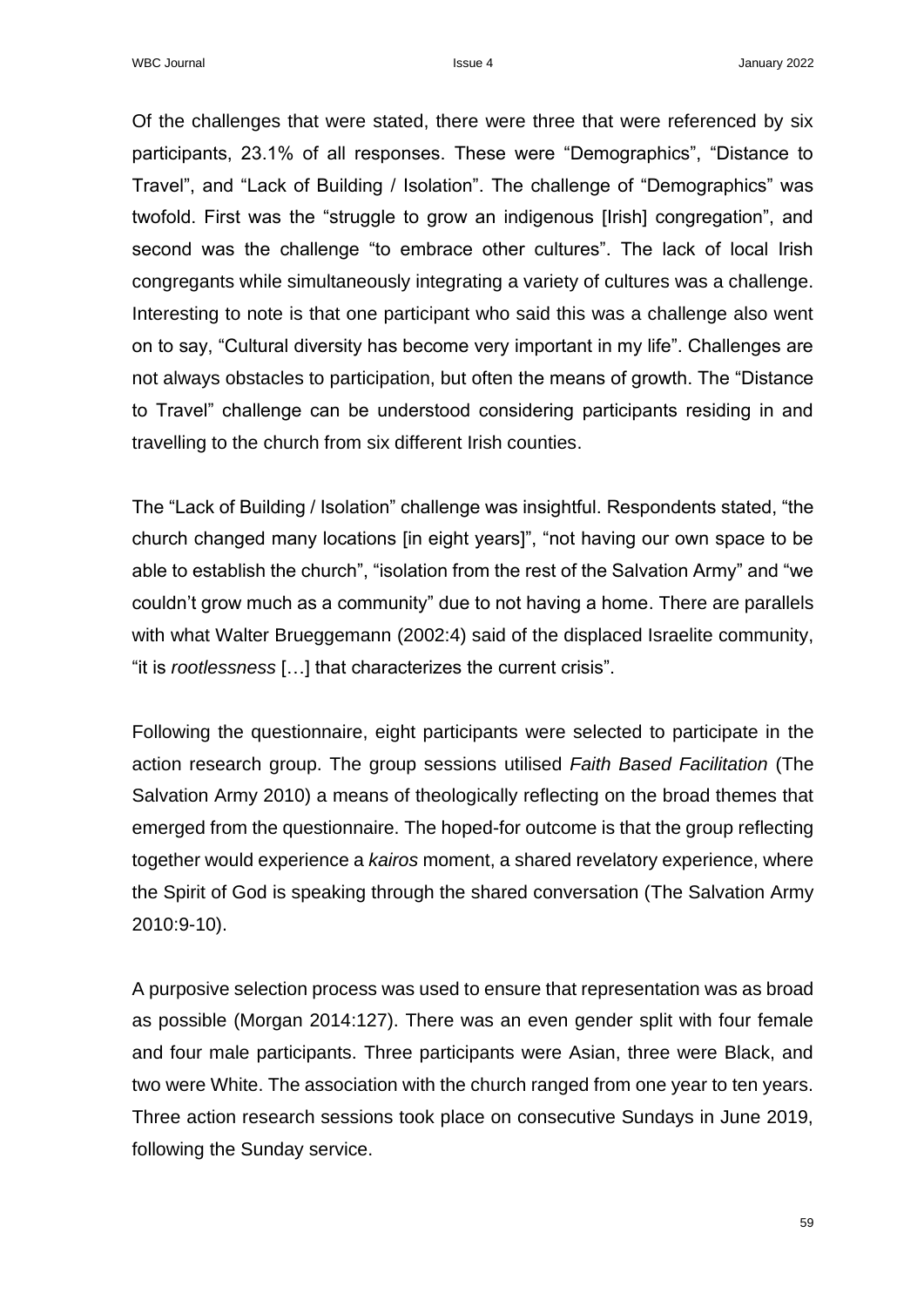The first session focused on identifying which key theme from the questionnaire would be explored in more depth. As the conversation unfolded, different themes were identified. The first was the "geographic isolation, with The Salvation Army only having two corps in the Republic of Ireland." The second was the corps having no building of its own, with one participant stating that having no spiritual home is negatively impacting the growth of the congregation, whilst another said this is "resulting in people drifting to other churches". The third theme was the lack of Irish members in the corps with one participant saying "there's a slight disconnect from the local setting" as a result. All agreed that these could be summarised under a single theme, isolation.

The second session delved deeper into the issue of isolation beginning with the accessibility of The Salvation Army in Dublin. The frustration was evident in participants as they were unanimous in their concern at the lack of visibility. One person said "people [in Ireland] just think [the Army] is a charitable organisation." Another expressed, "it was a surprise because I know that the Salvation Army started from UK, so I expected many corps in Ireland." Her reflection on this experience led to the realisation that The Salvation Army is viewed as "a secular community, not a Christian community" in Ireland, before adding "we can't blame the people here that they don't know about Salvation Army." The researcher noted the sadness expressed during this exchange as participants shared of the public perception of their church.

The discussion transitioned to the isolation Dublin City Corps experiences from the wider Salvation Army family. The structure of the denomination means that regional conferences and gatherings are held in Belfast, UK. The whole group then laughed knowingly in agreement when asked if they needed a visa to travel to Belfast for Salvation Army events, "we should". A moment of humour as participants understood the legal requirement to enter Northern Ireland, knowing most migrant's resident in Ireland do not possess a UK visa due to the cost and difficulty of obtaining one.

The third and final session saw the group sharing scripture and seeking a sense of what God was saying. The Great Commission and the story of Joseph in Egypt were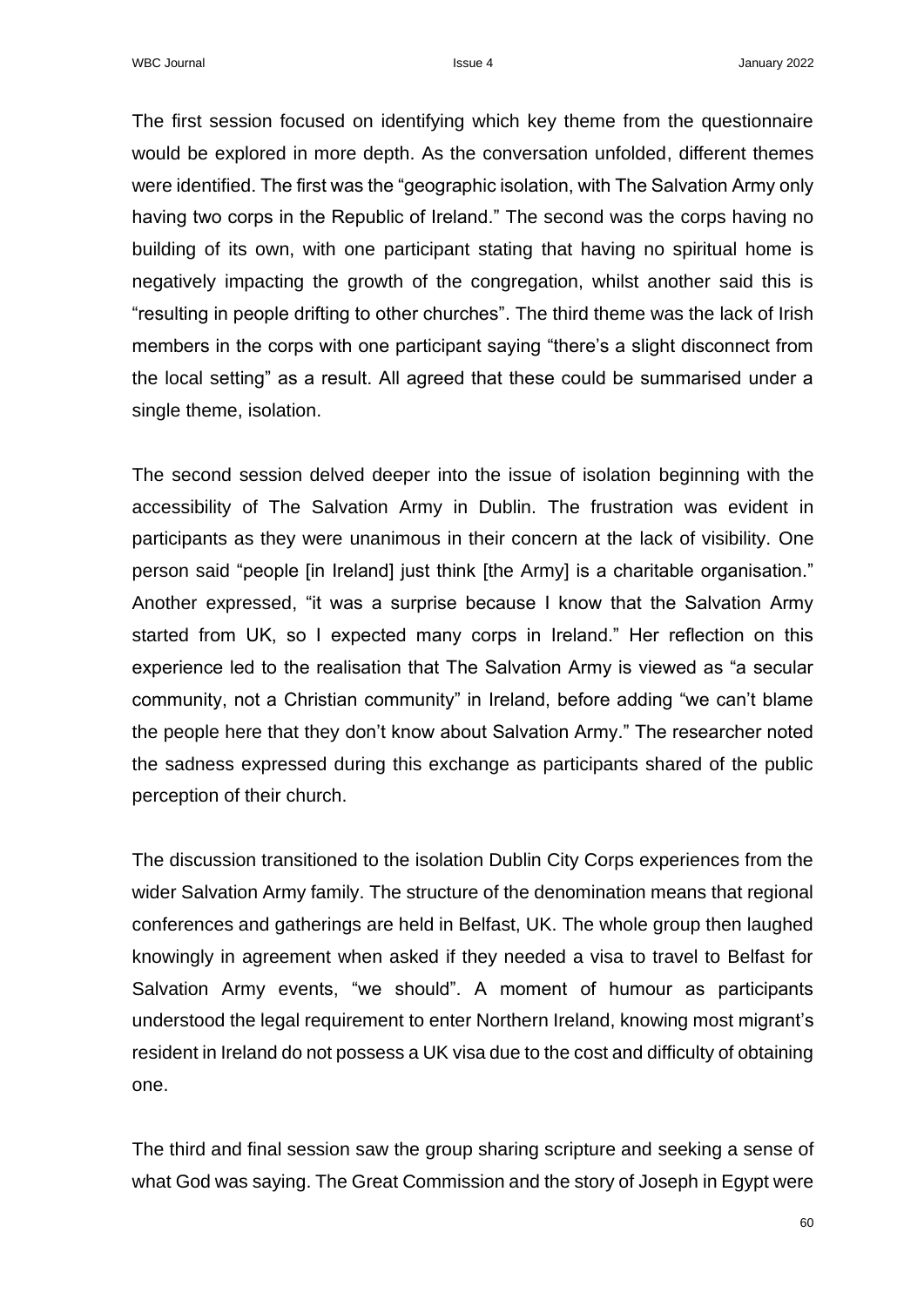important verses the group reflected on; however, it was during a period of reflection on Jeremiah 29:4-14, the word of the Lord to the Jewish exiles that the critical moment came. The question asked was in response to these verses, 'what is God saying to the corps?'. One person said "to share The Salvation Army to the world and here in Dublin. You, go out in the fields […] The time is now." Adding to this, another responded, "obey God […] then [do] not be afraid to do it". Someone else said overcoming fear would only make sense if people made themselves available to be more involved, urging the need to develop a community where people are committed. Then came the *kairos* moment, as one of the participants simply stated, "it is time to rebuild". There was silence for a few moments as the group became aware, God is speaking to us.

The group proceed to setting priorities. There was a long pause as participants weighed up the reflection and formed their responses. The group conveyed the need for increased visibility that focussed on the faith and principles of the church, expressing that invitation and hospitality should be prioritised. Some urged that the priority should be to establish new expressions of ministry in other places such as Wexford and Drogheda. Finally, despite concerns that The Salvation Army is perceived as a charity rather than a church, some noted the corps should support the Dublin-based homeless shelters. This ended the action research group, with the reflections being continued outside of the research within the local corps council.

The research revealed that the corps situation reflected the experience of *rootlessness* that many members of the corps experience as migrants. This *rootlessness* was evident in the corps at the time of the research; having no building, experiencing isolation from the wider Salvation Army family, and being disconnected Irish culture were perceived as significant constraints.

The highlighting of this gap can itself help develop the praxis of reflection. As Ballard and Pritchard (2006:87) state, a tool is limited in that it cannot account for the intricate nature of interpersonal relationships and the nuance of group dynamics. It is necessary to allow the group to develop its shared understanding of the process, and to utilise the tool as needed, so that in exploring and reflecting together, a new revelation, a *kairos* moment emerges.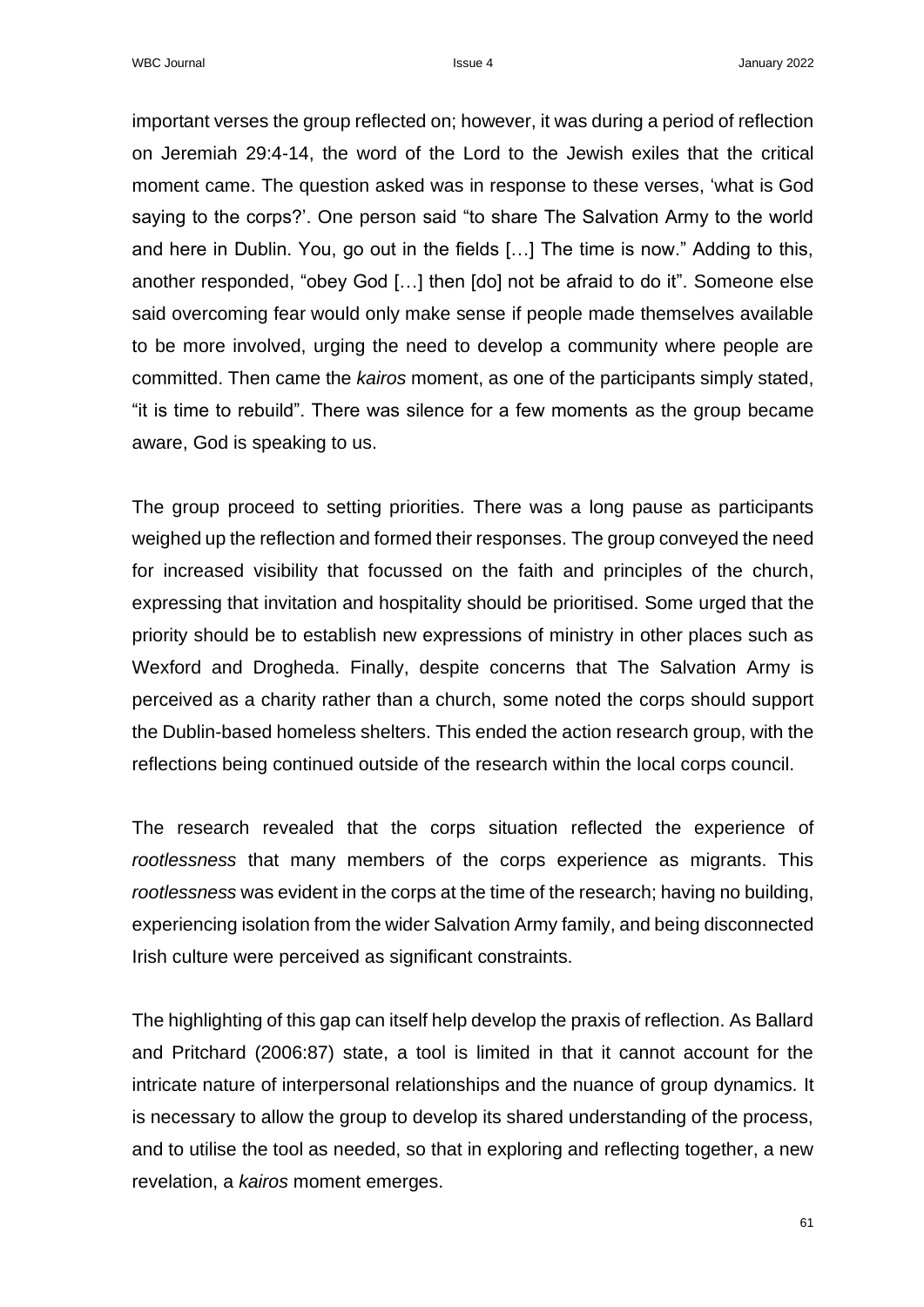Significantly, the participants experienced *kairos* moments, perceiving that God was giving revelation. These *kairos* moments occurred because of the sincerity and faith of the participants, not because the process produced these moments. The issues of isolation as a corps and the lack of a building can be understood as *rootlessness*, with the need for roots also being the "primary concern of Israel and a central promise of God to his people" (Brueggemann 2002:4). This *rootlessness* also correlates with the challenge of connecting with Irish people, whose land is "freighted with social meanings derived from historical experience" (Brueggemann 2002:2).

### **Prophetic Dialogue as Spirituality for Intercultural Churches**

The changing nature of church communities through immigration can enrich Irish churches with significant theological resources if the churches can develop intercultural modes of being. Bevans and Schroeder (2011:72) define intercultural as "a mutual multidirectional movement between cultures". Peter Phan (2018:159- 60) asserts that "theology is inevitably a culture-dependent and culture-bound intellectual production", so that cross-cultural encounters have always been between a "culture-laden gospel" in another cultural or multicultural setting.

A church is diverse or multicultural purely on the basis that multiple cultures are coexisting within the body. This does not imply either integration, dialogue, or relationships that cross the cultural divide. In contrast, the formation of an intercultural church, such as Dublin City Corps, necessitates something more than the co-existence of multiple cultures. It is proposed that the ethos of prophetic dialogue is formed in such a setting. This ethos may not be conscious or even articulated. However, it is embodied in the practice of the church. It is evident by what Cathy Ross (2016:140) calls attentiveness, which is to be fully present and aware of one another. Ross further clarifies this ethos in terms of hospitality.

'Hospitality is in itself a prophetic practice as it crosses boundaries, welcomes all and involves taking risks. It is also dialogical as it requires listening and learning. It practices attentiveness and encourages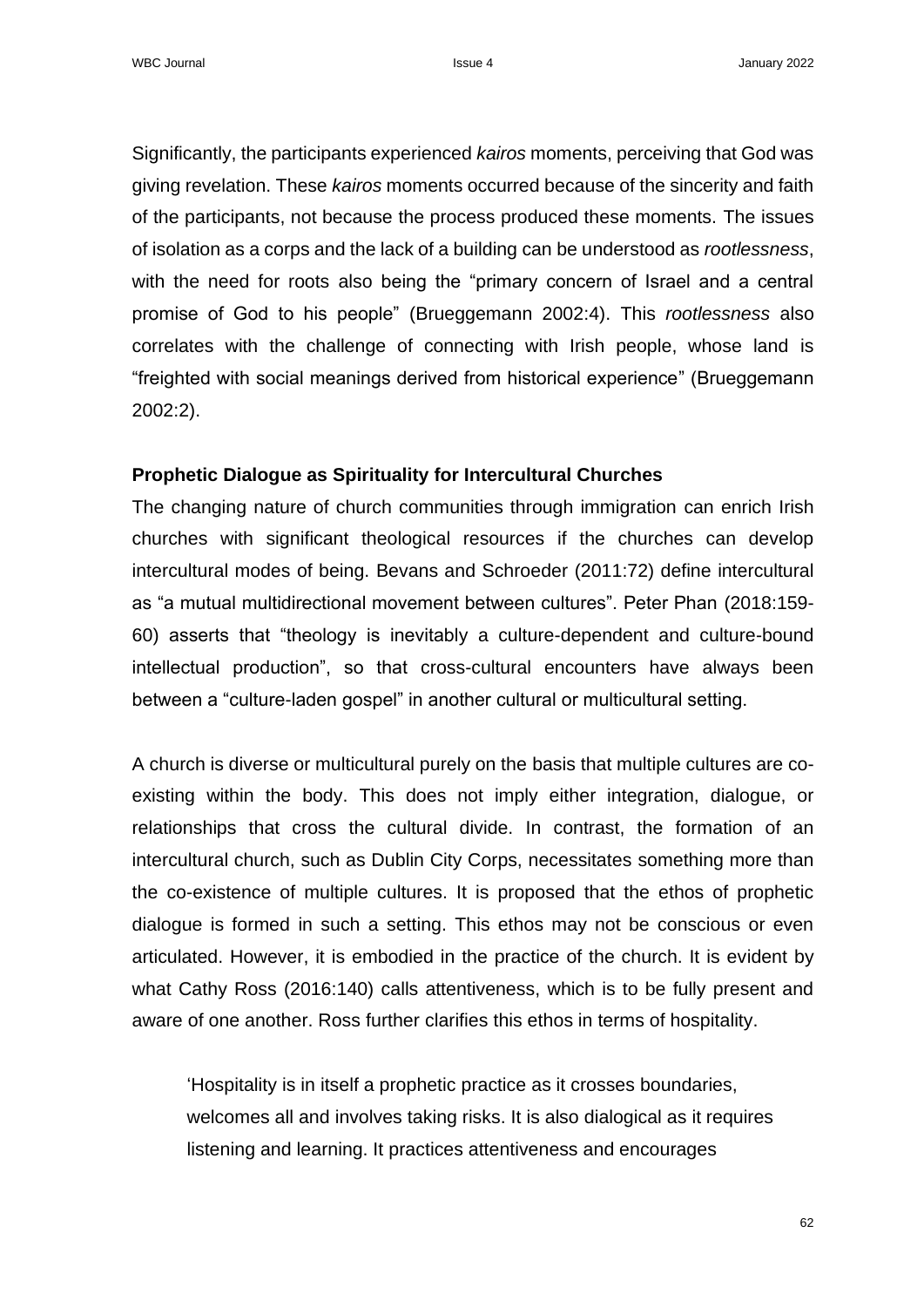spaciousness. Hospitality cannot be practised as a monologue. It requires relationship, receiving, community and change' (Ross 2015:67-68).

Importantly, within a truly intercultural church, such hospitality is not premised on one culture being guest, and the other host. Instead, all cultures are both guest and host, each culture required to engage in dialogue, to practice attentiveness, and create space for the other.

Roger Schroeder credits the "initial impetus and inspiration" of the dialogical approach to mission as arising from missionaries in Asia, and the prophetic approach as emerging from missionaries in Latin America. He and Bevans proposed "prophetic dialogue" as a way to synthesise these seemingly opposite approaches to mission (Schroeder 2013:51-52).

Prophetic dialogue is rooted in the Trinity, and the mission of God. "God's *inner nature* of dialogue and communion is the same as God's *outer movement* of acting in dialogue and calling to communion" (Bevans and Schroeder 2011:26). Likewise, mission is prophetic because God is prophetic in his holiness, and "God is prophetic in dealing with creation" (Bevans and Schroeder 2011:41). The Triune community is both dialogical and prophetic. Prophetic dialogue then, being rooted in the person of God, is also rooted in *missio Dei*. Schroeder (2008:126) helpfully frames the spirituality of dialogue as "discovering how the Reign of God is already present" in the world, recognising God is already active in other cultures. Similarly, the spirituality of prophecy is discerning where God and his reign is not recognised, affirming within culture what is good and true, while denouncing that which is contrary to the Lordship of Christ.

In this sense, "prophetic dialogue functions much more as a *spirituality* than as a *strategy*" (Bevans and Schroeder 2011:2). It is as Kritzinger (2013:36) says, "the *ethos* of mission". This ethos was seen throughout the action research, as the participants engaged both dialogically and prophetically, with attentive listening, and honest conversation. As Juliet Kiplin (2016:208) affirms, "truth is ambiguous and not always easy to discern, but space for truth-telling is nurtured through dialogue." The truth-telling that emerged revealed the story of a community that may not be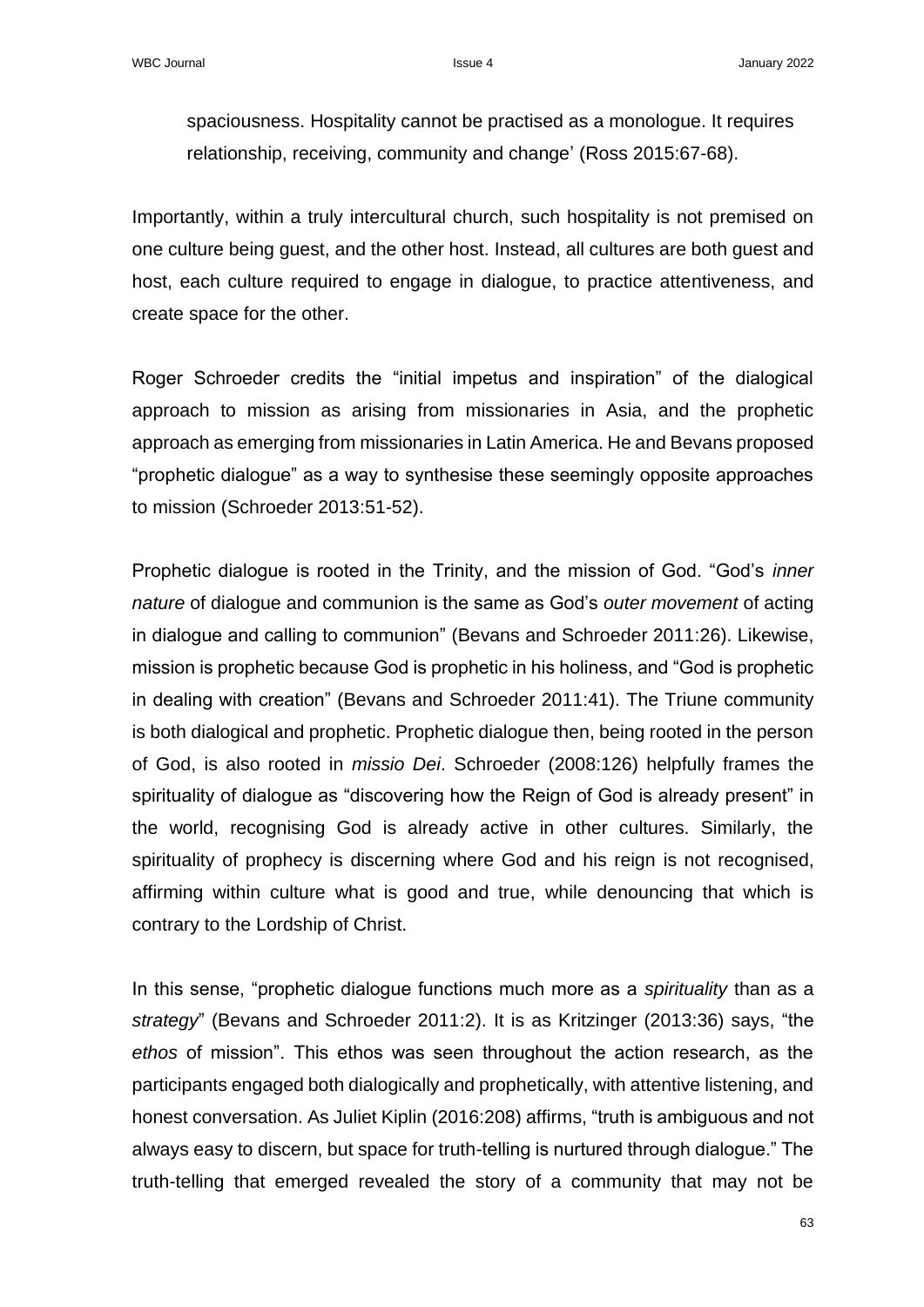conscious of this ethos. However, the ethos is evidenced in its interculturation of the gospel. The significant benefits of belonging to a family, and the support and care that participants identified in the questionnaire demonstrate the crossing of cultures and healthy dialogue within the body. The yearning and cry, "we need a place" from the action research, as opposed to the *rootlessness* experienced, and the being "empowered by *anticipation* of it" (Brueggemann 2002:15), is the prophetic spirit of an intercultural church.

The question is thus posed. "Is prophetic dialogue more a creative tension than a synthesis?" (Bevans and Schroeder 2011:3). David Bosch clarifies the tension between dialogue and prophecy, as, at their extremes, dialogue presumes God is active in the world, and the role of the church is to point to what he is doing. In contrast, prophecy perceives the church as "the sole bearer of the message of salvation" with a crucial role in converting people (Bosch 1991:381).

In his analysis of the relationship between Christian faith and culture, Niebuhr (1951:129) describes that when a Christian views Christ, or the gospel of Christ, as transcending culture then "a remarkable practical synthesis" emerges. The Christian can reconcile the gospel and culture, even when "full of tensions and dynamic movements and subject to strains", because faith in Christ is neither entirely accommodating nor wholly rejecting of culture, but rather transcending of it (Niebuhr 1951:120-129). Bringing this understanding into the context of an intercultural church such as Dublin City Corps, a mutuality is formed between persons. No one culture is better or worse than another, they are merely different, yet it is the same Christ that is Lord of all.

To use a metaphor, the necessary creative tension required to shape and cultivate an intercultural church is like the pressure required to form a diamond. Within Dublin City Corps, there are inevitably assumptions that need to be dismantled, biases to be discovered through reflexivity, faux pas to overcome, a mutual listening to one another and critical truth-telling required. The creative imagination and dialogue needed to work through these are forming a beautiful, multifaceted community that like a diamond, shines even brighter when all facets are in the light of Christ.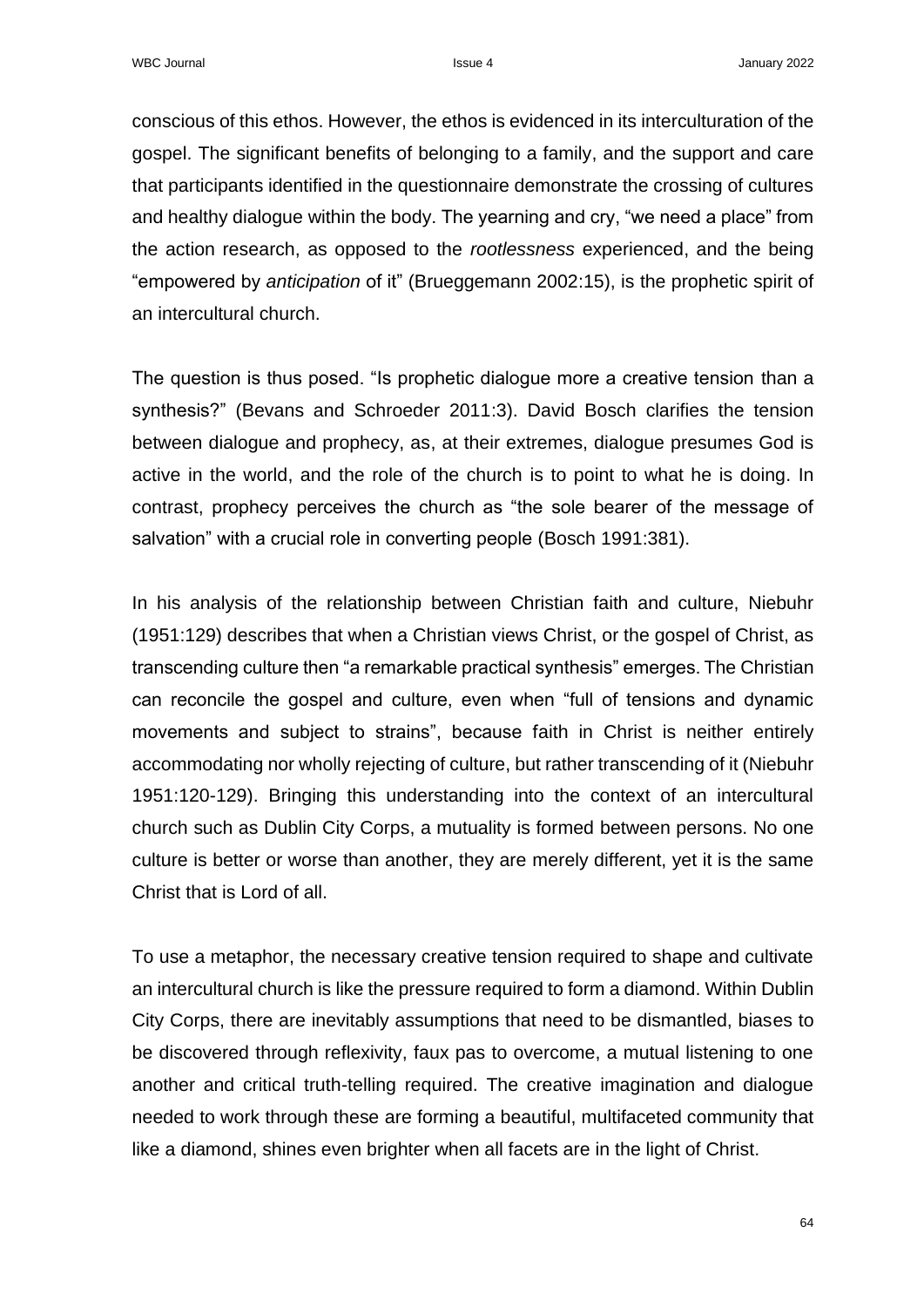Bevans and Schroeder (2011:33) apply to their understanding of mission the image of, 'Entering into Someone Else's Garden', and develop it into a powerful metaphor for understanding the nature of intercultural ministry. The image of entering the garden of another refers to the movement of multicultural relationships that require "peaceful co-existence and minimal cooperation for the sake of attaining a common goal", towards "mutually enriching and challenging [intercultural] relationship[s] of understanding, acceptance, and care" (Bevans and Schroeder 2011:72). The theme of mutuality is a significant value for intercultural missiology, as opposed to "cultural imperialism and ethnocentrism" that has often marked mission in the past (Bevans and Schroeder 2011:75).

Bevans and Schroeder opt to use inculturation as their missiological approach, employing prophetic dialogue as the hermeneutic for understanding the method. In their work *Constants in Context*, they describe the "primary task of the person who would inculturate the gospel is to be done in *dialogue* with the context in which the gospel is to be preached", and "to *listen* and *discern* how best to connect the unchanging aspects of Christian faith" with the culture (Bevans and Schroeder 2004:387).

The focus of inculturation is based on someone of Christian faith, the guest culture, going to those without Christian faith, the host culture. The act of inculturation is the contextualising of the gospel to the host culture (dialogue) that the message would shape and change the host culture in some way (prophetic). Michael Jagessar (2015:260) offers a criticism of inculturation in that the culture always shapes the presented gospel; it "lends itself to leave un-interrogated the linking of "civilized and purity" with notions of Whiteness and normativity." This criticism is echoed by Pears and Cloke (2016:11-12), who expose the "struggle to make a complete break with the colonial spatial imagination", concluding the image "conveys a sense of binary difference between the missionary […] and the foreign recipient".

Inculturation undermines the mutuality that is proposed as crucial in the image of the garden. Far better is to view the image through a hermeneutic of interculturation. This results in two or more cultures engaging in a dialogue of mutuality, discovering where God is present in all cultures, guest and host. Further, the reflexive prophetic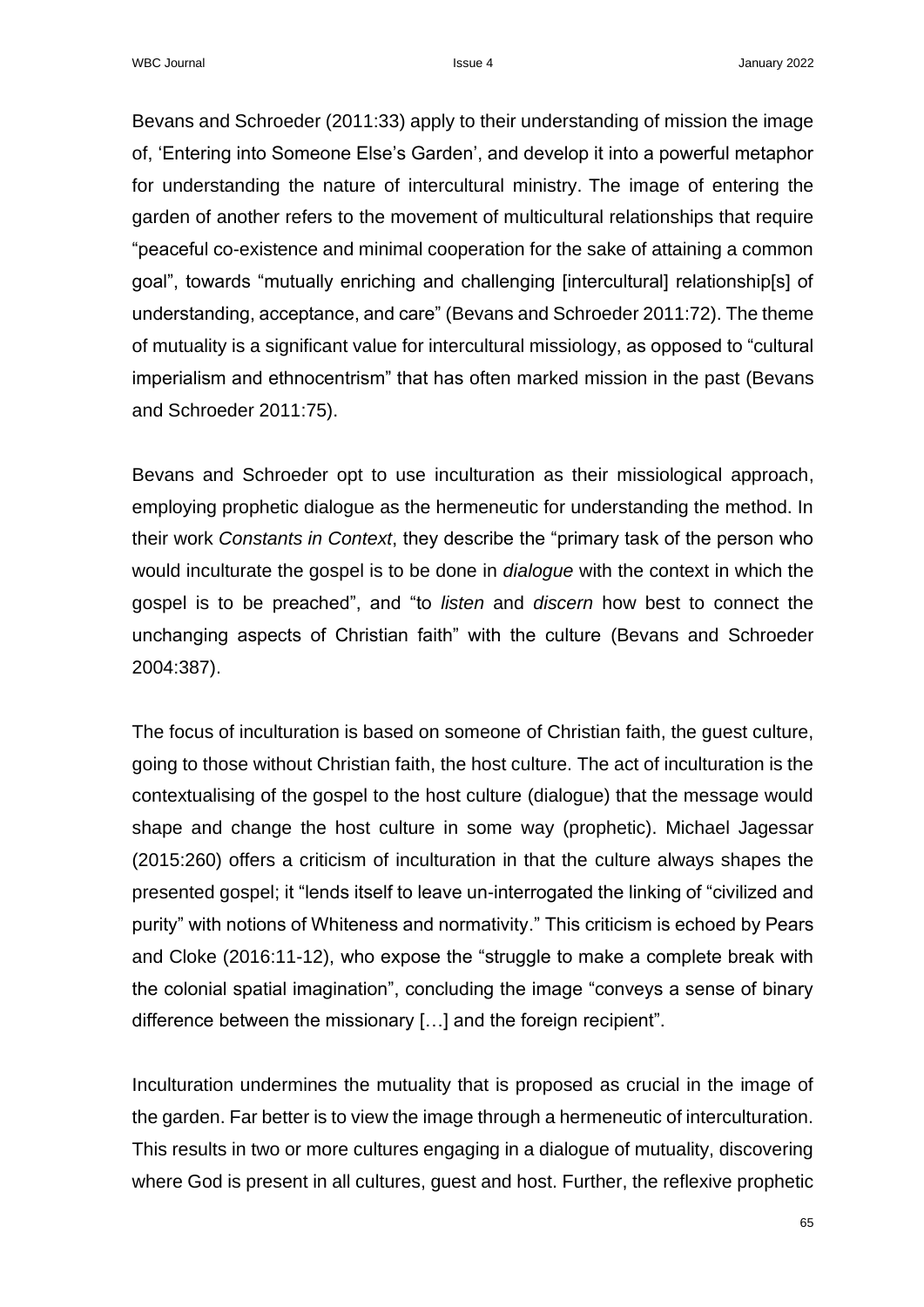approach recognises that each culture has characteristics that are affirmed by the Reign of God, and qualities that are divergent to the values of the Kingdom of God. It is "a more dynamic recognition of interaction, mutual influence and interconnectedness" (Jagessar 2015:260).

Interculturation recognises the task of contextualising the gospel through prophetic dialogue will inevitably influence both cultures, whether rooted in Christian faith or not. An example of interculturation in the Bible is the encounters of the first missionaries of the early church, who being culturally Jewish, presumed the gospel demanded Gentile converts should take on Jewish practices such as circumcision (Acts 15:1), an act of inculturation. Yet successive intercultural encounters that led to an Ethiopian eunuch being baptised (Acts 8:36-38), a Roman centurion wanting to hear the gospel (Acts 10:30-33), and uncircumcised Gentiles receiving the Holy Spirit (Acts 10:44-45). These resulted in a gathering of Jewish Christian leaders changing their understanding of the gospel (Acts 15:21-22). Stan Chu Ilu (2017:47) affirms that "diversity and interculturality" developed organically from the growth of dispersal of the early Christians into Africa, Asia and Europe. He later proposes that interculturality requires "an attitude of radical openness, receptivity and sensitivity to other voices" (Ilu 2017:53).

In the context of Dublin City Corps, inculturation would be an inept approach to both ecclesiology and missiology. First, the church itself is formed of many cultures, each with distinct values, expressions of belief and practice. Second, the city is a microcosm of globalisation whereby many people would regularly engage and often be immersed in more than one culture. Third, Irish culture itself is complex, nuanced, and pluralistic.

The research raised both challenges and benefits that members of the church experienced with respect to integrating into a multicultural Ireland. The argument is that an intercultural approach would provide the best foundation for the church to flourish and to engage in the *missio Dei*. This intercultural approach would evolve the image of mission as 'entering someone else's garden' to 'cultivating a shared garden'. Jagessar (2015:269) asserts that "becoming intercultural renders all of us ethnic," moving people "*beyond* dialogue and inclusion to justice".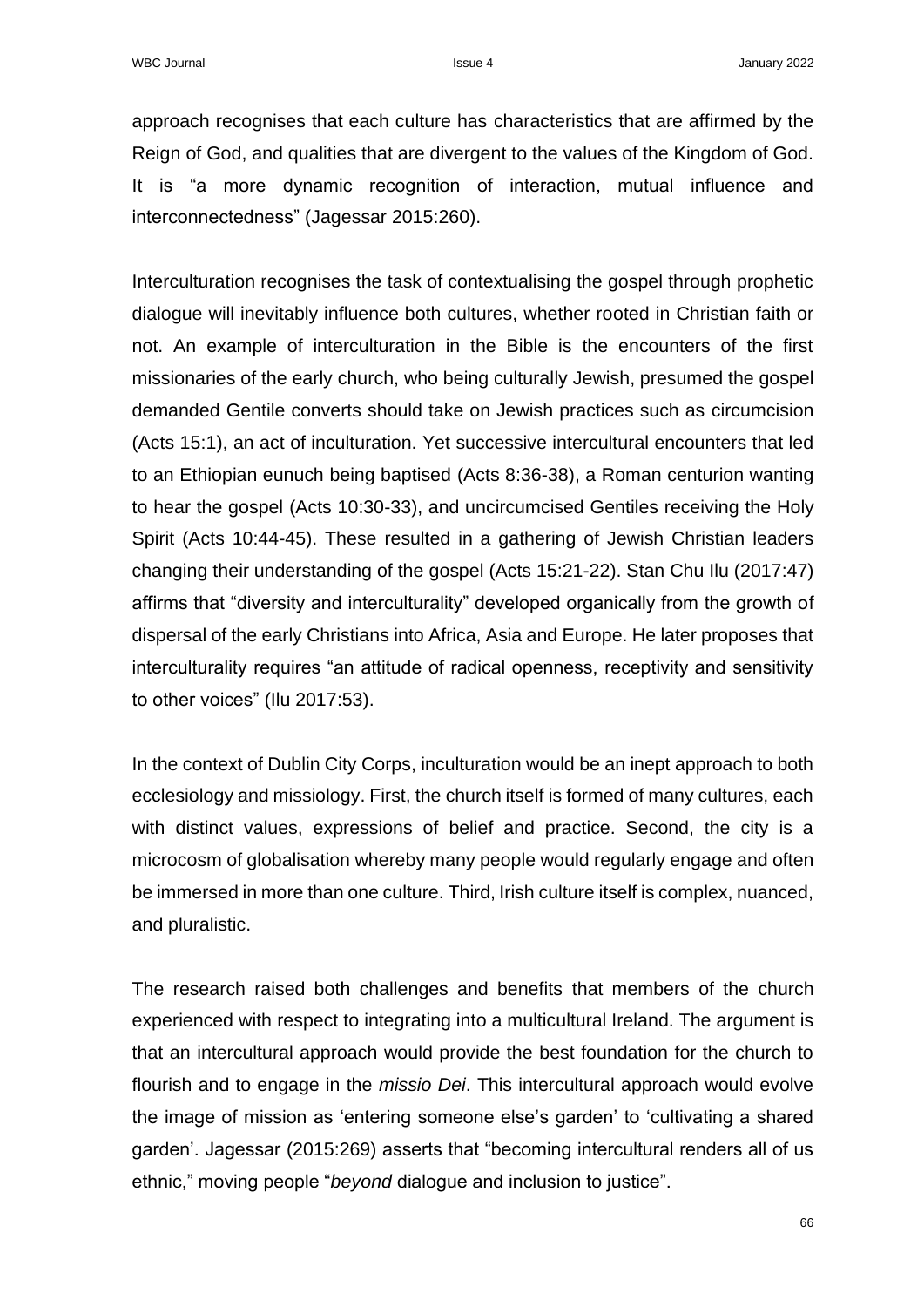This shared garden would emerge and be sustained through prophetic dialogue. Through a dialogue of mutuality, all cultures would contribute to the shaping of this shared garden, discovering that God is present in the creative tension required to engage with this dialogical approach. The garden is itself prophetic as the alternative intercultural community is a critique of understandings that segregate and emphasise differences and otherness between people (Brueggemann 2001:117). It is also prophetic, as the shared garden is a sign of the eschatological community that is formed by God through Jesus Christ by the Holy Spirit. "A great multitude that no one could number, from every nation, from all tribes and peoples and languages, standing before the throne and before the Lamb" (Revelation 7:9).

Now in the context of Ireland, there is a necessity to develop an intercultural theology within the churches. Das and Hamoud (2017:53) stress that God cares for migrants simply because "all people are created to belong to specific places, to have a home, and to belong". Bevans (2008:90) is accurate in affirming "mission is among migrants", migrants are involved in mission, and "Christian migrants themselves have precious gifts to give to the church itself – to form it more fully into the body of Christ in the world". All of this points to the prophetic statement by Guerra (2008:243) "that migrants represent a major sign of the presence of God within our contemporary history".

Migration as a theological matter should be of importance to Irish churches because at the heart of *missio Dei*, is the migratory activity of the Father sending the Son into the world; the Father and the Son sending the Spirit into the world; and the Father, Son and Spirit sending the church into the world (Bosch 1991:390). Peter Phan (2016:848) also emphasises that without migration, there would not be a worldwide church, and consequently, no Irish church. Phan (2016:864) also elucidates the migrant nature of the church, always on the move towards the eschatological hope of the Kingdom of God. This should form within the church, an extraordinary compassion and desire to welcome and include migrants.

In her pioneering research into the dynamics of religious faith and practice, Gladys Ganiel, through surveys and interviews, presents a comprehensive and piercing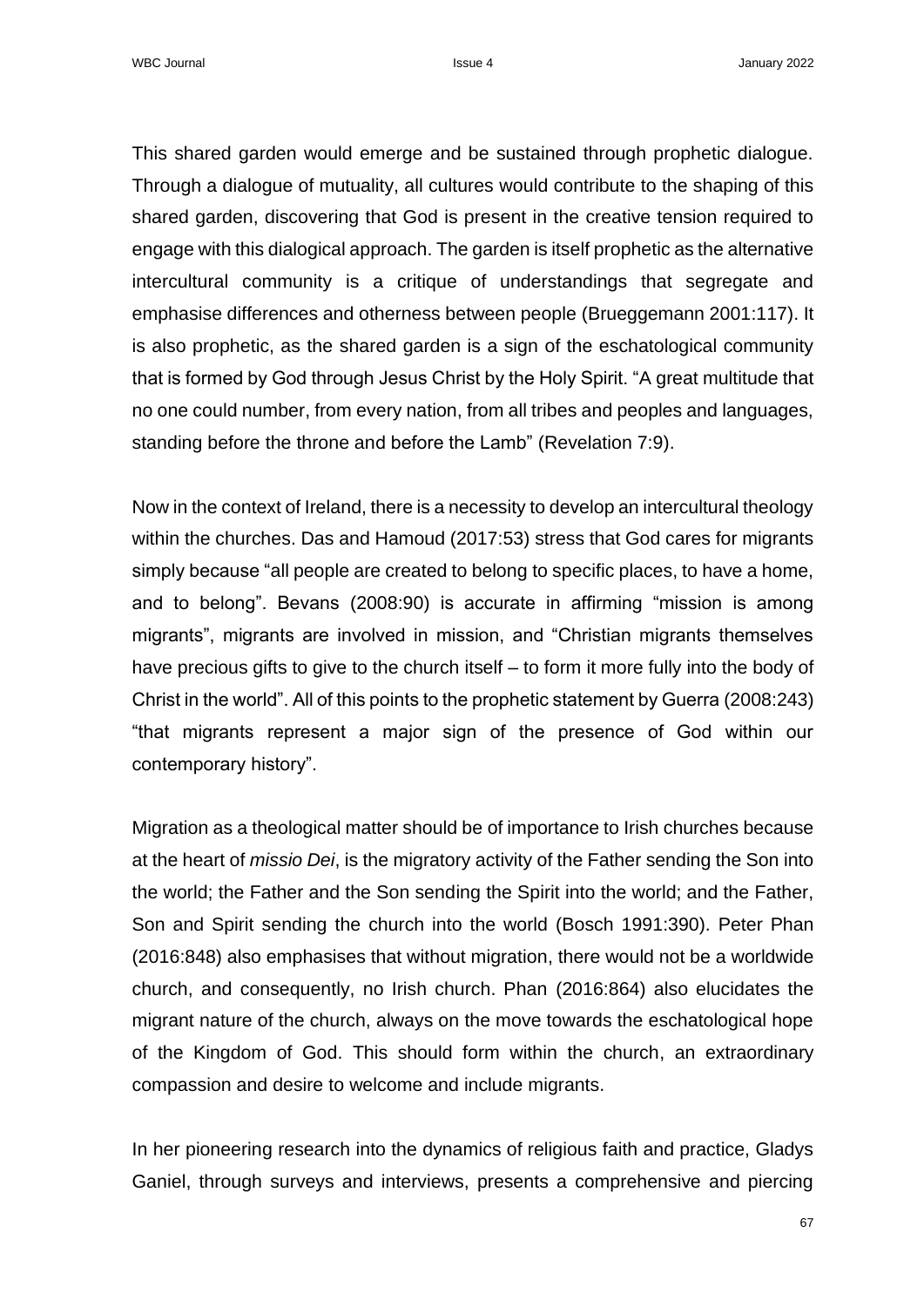analysis of the changing condition of faith in Ireland. She summarises, "the overall picture seems to be one in which faith communities struggle to negotiate diversity, and to promote reconciliation or ecumenism" (Ganiel 2016:55). However, those churches, non-traditional denominations, that practice what she terms as extrainstitutional religion, are better suited at negotiating diversity, and have "the potential to contribute to reconciliation, more so than other expressions of religion such as traditional denominations" (Ganiel 2016:231). Many migrants will come to Ireland with theological resources, experiences and perspectives, that if allowed to contribute to the Irish dialogue around sectarianism and faith, can provide energy and creativity to aid the task of reconciliation.

For any person living in a culture that is not their own, they experience the *rootlessness* that comes from being displaced. Migrants are marginalised by their lack of connection to the land and culture in which they now reside. They are in a liminal place, struggling between what they knew and what they do not know yet learning new languages, new values, forging a new identity. The "possibility or impossibility of developing roots in the new land, [is] a dynamic that varies between interaction and exclusion" (Guerra 2008:248).

The why of interculturalism in Ireland is precisely because migrants need the church in Ireland, and the Irish church needs migrants. Inculturation inevitably heightens the otherness of different cultures, and at its worse actively alienates and discriminates those who need embrace and a sense of place. In contrast, interculturation, when practised with an underlying spirituality of prophetic dialogue allows the creation of new spaces, where the native and the migrant can still be themselves. There, cultural distinctiveness is celebrated, while simultaneously all forge a new shared identity, no longer the migrant and the native, but a sister and a brother in Christ.

Dublin City Corps have experienced the blessing of being an intercultural church. Participants acknowledged the challenges it presents yet affirmed the richness it brings. The process of interculturation is a constant one, never finished. The process is part of the mission of the church, which reflects the diversity and unity of the Triune God.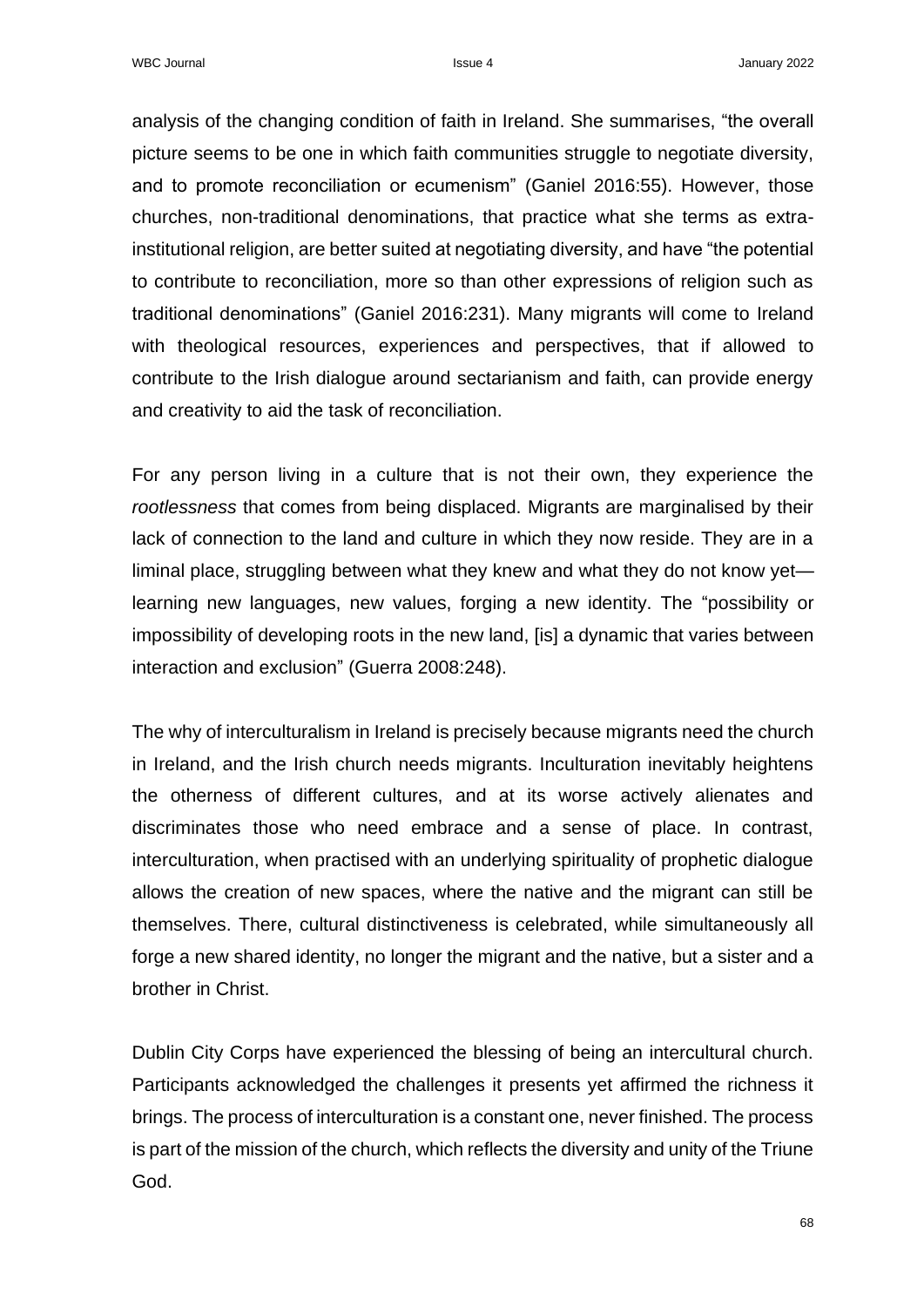## **Conclusion**

Using the case of Dublin City Corps, I have argued that Irish churches must develop an intercultural approach to missiology and ecclesiology.

The summary of research carried out, through a questionnaire and action research group showed that it was a sense of *rootlessness*, both in the disconnect from Irish culture, the wider Salvation Army and the church being without a home that presented the main challenge to the corps. Coincidentally, this *rootlessness* may also have been the dynamic that allowed a diverse group of migrants to gather together in community. The critical exploration by the research participants led to a *kairos* moment, with the clear call, "it is time to rebuild". Priorities were set, to increase the visibility of the corps, establish new ministries in Ireland, and serve in the homeless shelters.

The subsequent theological enquiry in dialogue with Bevans and Schroeder built on the research amongst members of Dublin City corps, exploring the importance of an intercultural approach to ecclesiology and missiology. Prophetic dialogue was examined as a spirituality for intercultural churches, grounding the approach in *missio Dei*, and highlighting creative tension as an essential element of the relationship between prophecy and dialogue. The image of 'entering someone else's garden' and inculturation was critiqued and developed into 'creating a shared garden', an image grounded in interculturation. Finally, the argument that Irish churches should adopt intercultural approaches was made. This was developed by presenting migration as a theological issue, relating concepts of God and the church as migrants. The analysis by Ganiel, on the importance of diversity in Irish churches, supported the argument. For churches that do embrace interculturalism, new possibilities and a shared identity will emerge.

To conclude the story, let us return to Dublin City Corps. One year on from the research, new actions emerged from the priorities. The corps found a home and had a big celebration. There are some Irish people now attending the services. The corps is serving in two homeless shelters, and an intercultural leadership team has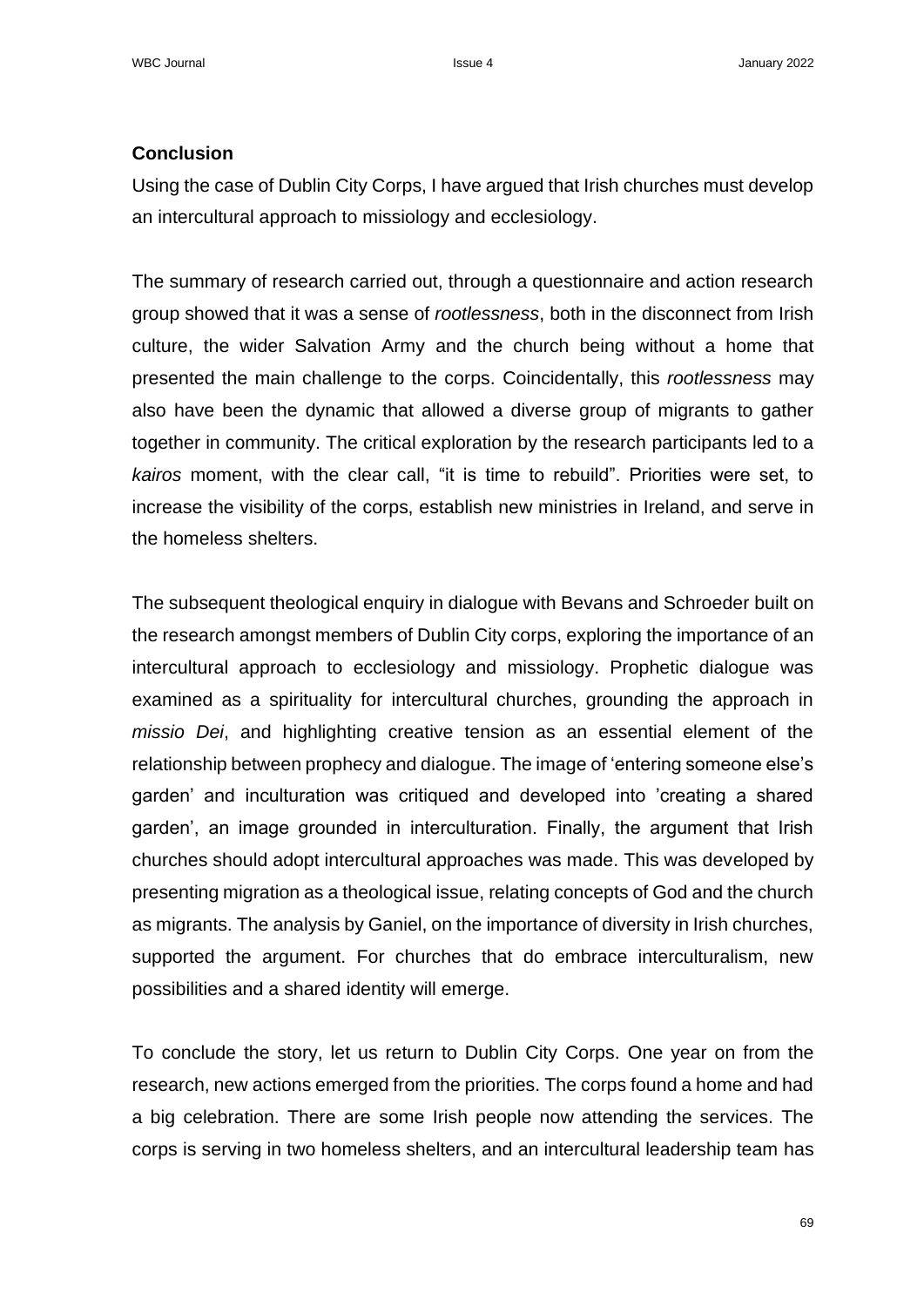been established. And yes, the corps is still singing the LORD's song in Ireland, and each new voice only makes it sound more beautiful.

### **Bibliography**

Ballard, P. & Pritchard, J. (2006) *Practical Theology in Action: Christian Thinking in*  the Service of Church and Society, 2<sup>nd</sup> ed. London, SPCK.

Bevans, S.B. & Schroeder, R.P. (2004) *Constants in Context: A Theology of Mission for Today*, Maryknoll NY, Orbis Books.

Bevans, S. B. & Schroeder, R.P. (2011) *Prophetic Dialogue: Reflections on Christian Mission Today*, Maryknoll, NY, Orbis Books.

Bevans, S.B. (2008) 'Mission Among Migrants, Mission of Migrants: Mission of the Church', in Groody, D.G. & Campese, G. (ed.) *A Promised Land, A Perilous Journey: Theological Perspectives on Migration*, Notre Dame IN, University of Notre Dame Press, pp.89-106.

Bosch, D. (1991) *Transforming Mission: Paradigm Shifts in Theology of Mission*, Maryknoll NY, Orbis Books.

Brueggemann, W. (2001) The Prophetic Imagination, 2<sup>nd</sup> ed. Minneapolis MN, Fortress Press.

Brueggemann, W. (2002) *The Land: Place as Gift, Promise and Challenge in*  Biblical Faith, 2<sup>nd</sup> ed. Minneapolis, MN, Augsburg Fortress.

Das, R. & Hamoud, B. (2017) *Strangers in the Kingdom: Ministering to Refugees, Migrants, and the Stateless*, Carlisle, Langham Global Library.

Ganiel, G. (2016) *Transforming Post-Catholic Ireland: Religious Practice in Late Modernity*, Oxford: Oxford University Press.

Guerra, J.E.C. (2008) 'A Theology of Migration: Toward an Intercultural Methodology', in Groody, D.G. & Campese, G. (ed.) *A Promised Land, A Perilous Journey: Theological Perspectives on Migration*, Notre Dame IN, University of Notre Dame Press, pp.243-270.

Ilu, S.C. (2017) 'Currents in World Christianity and the Challenges of Border-Crossing and Intercultural Theology', *Journal of Theology for Southern Africa*, vol. 158, pp.37-56.

Jagessar, M.N. (2015) '*Dis*-Place Theologizing: Fragments of Intercultural Adventurous God-Talk', *Black Theology*, vol. 13.3, pp.258-272.